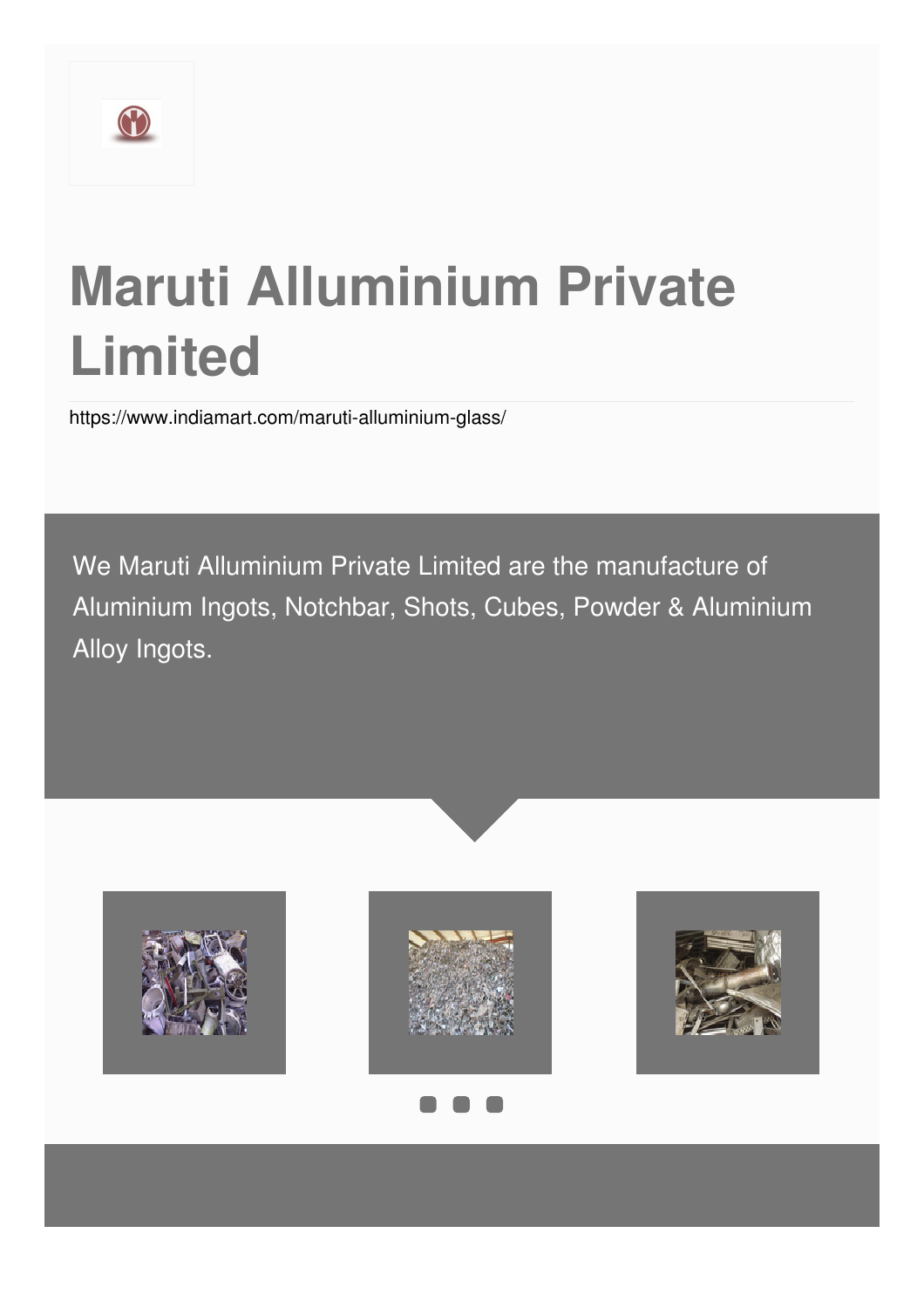# About Us

We Maruti Alluminium Private Limited are the manufacture of Aluminium Ingots, Notchbar, Shots, Cubes, Powder & Aluminium Alloy Ingots.

#### **For more information, please visit**

<https://www.indiamart.com/maruti-alluminium-glass/aboutus.html>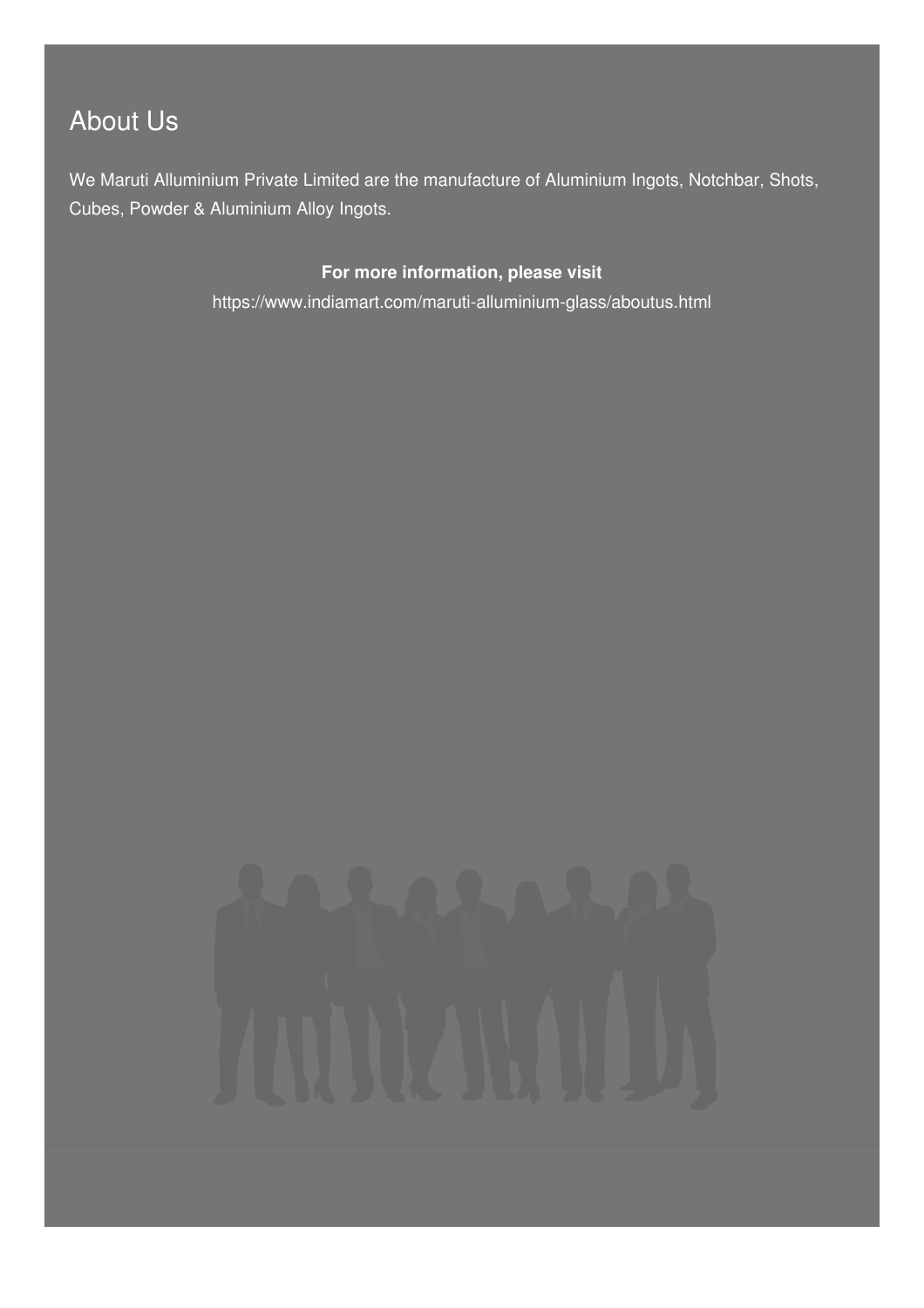# ALL TYPES OF ALUMINIUM SCRAP



**Aluminium Scrap** 



**Aluminium Scrap** 



Aluminum Scrap Taint Tabor



**Aluminium Scrap**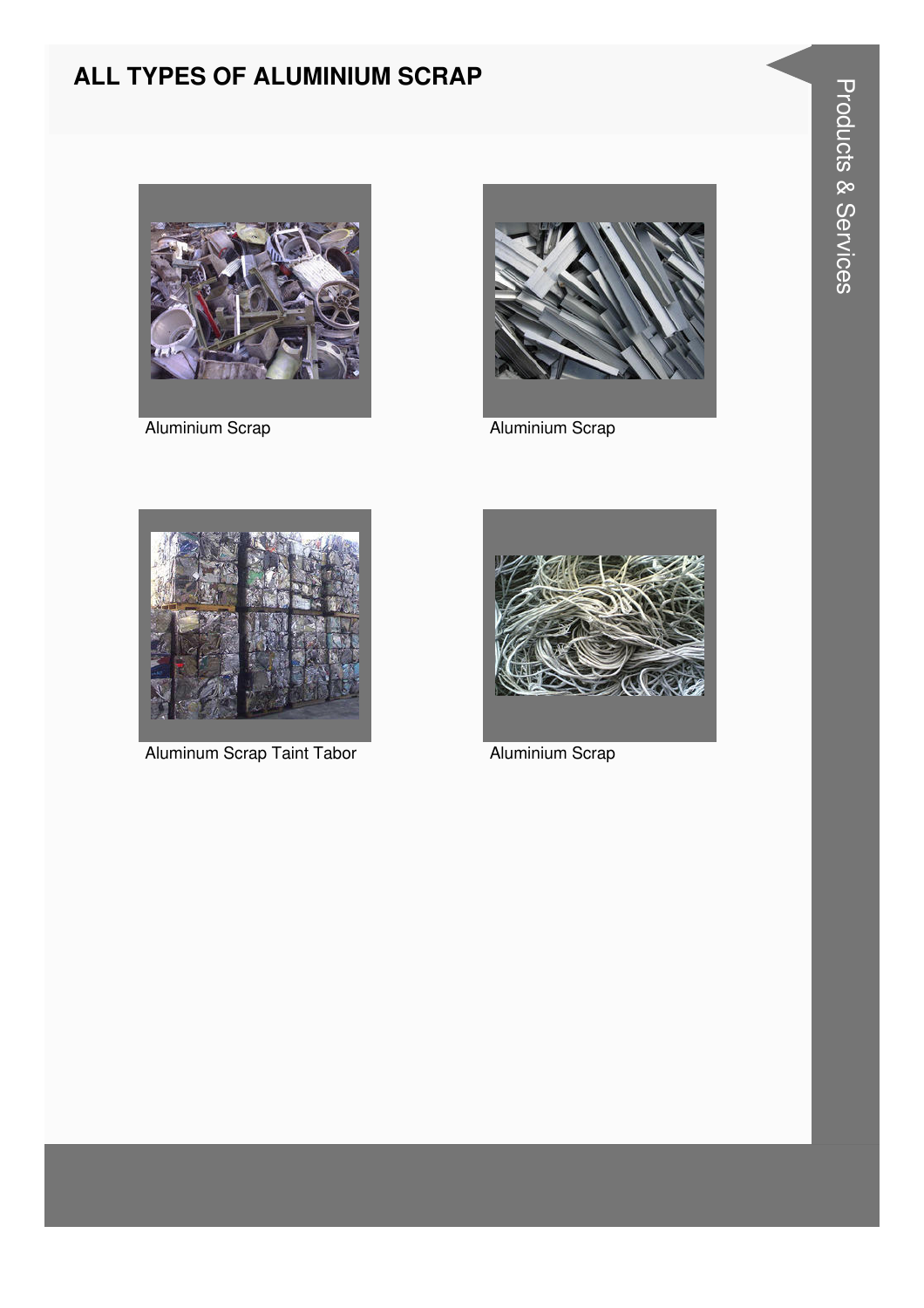# **TRADERS OF FERROUS & NON FERROUS METAL SCRAP**



Cast Iron Scrap



Zinc Scrap



Remelted Lead Ingots



Lead Ore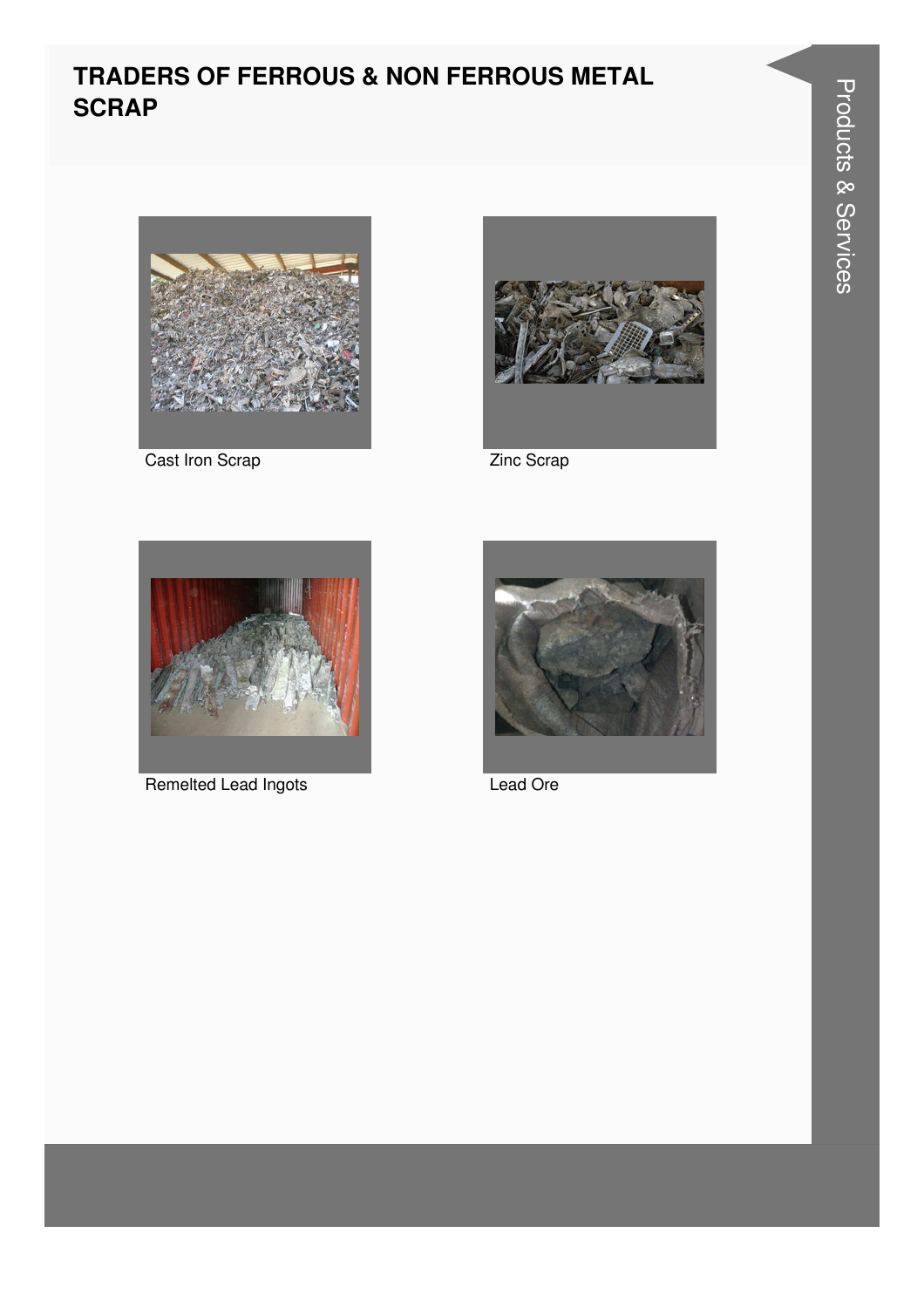# ALL TYPES STAINLESS STEEL SCRAP



**Stainless Steel Melting Scrap** Grade 304



**Stainless Steel Melting Scrap** Grade 316



**Stainless Steel Melting Scrap** Grade 430



**Stainless Steel Melting Scrap** Grade 400 Series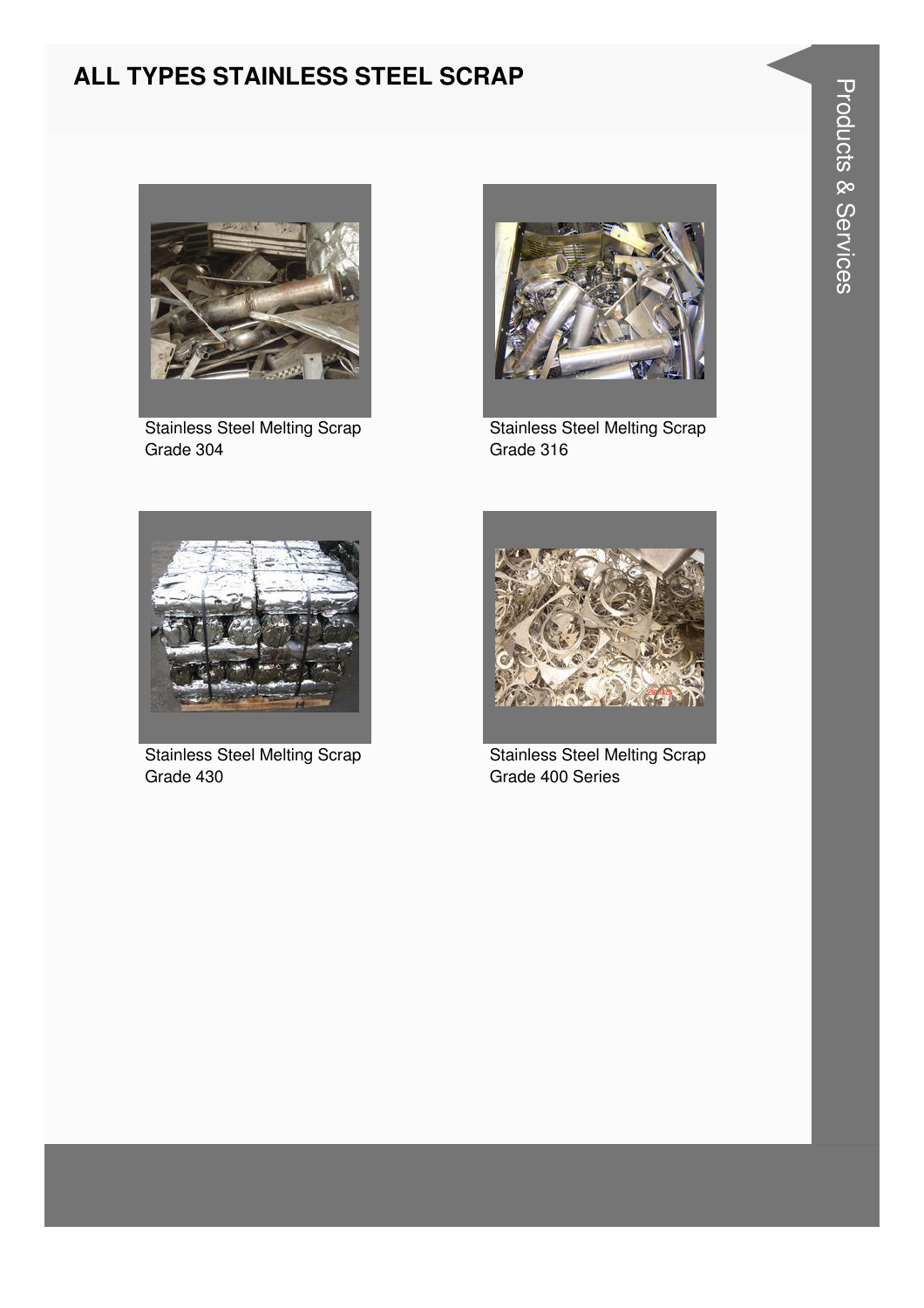# **MANUFACTURING PRODUCTS**



**Aluminium Cubes** 



**Aluminium Alloy Ingots** 



Aluminum Ingots



**Aluminium Notchbar**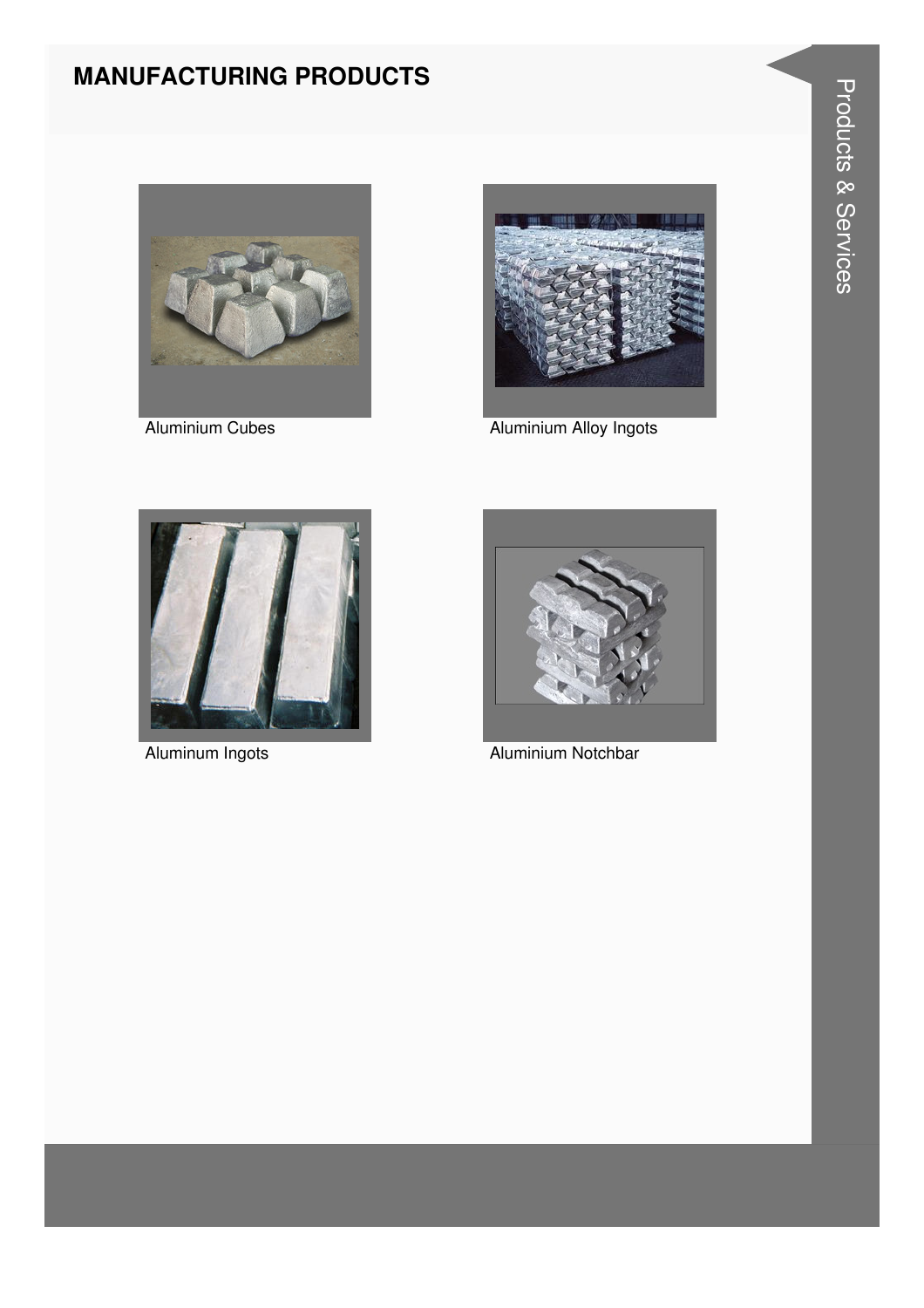# **BRASS SCRAP AS PER ISRI**



**Brass Scrap** 



**Brass Scrap** 



**Brass Scrap** 



**Brass Scrap Ocean**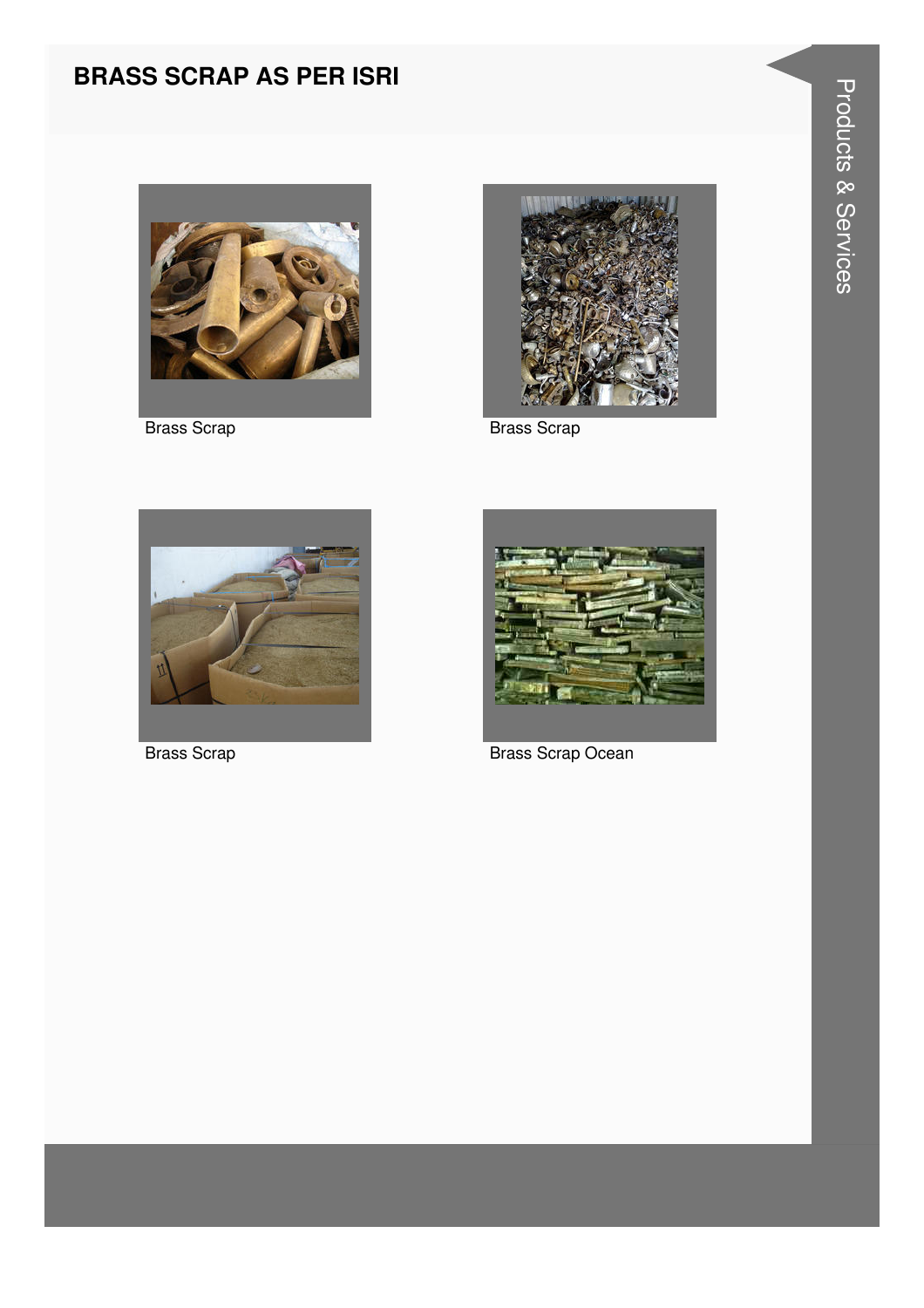# **COPPER SCRAP**



Copper Scrap Birch / Cliff Copper Scrap





Copper Scrap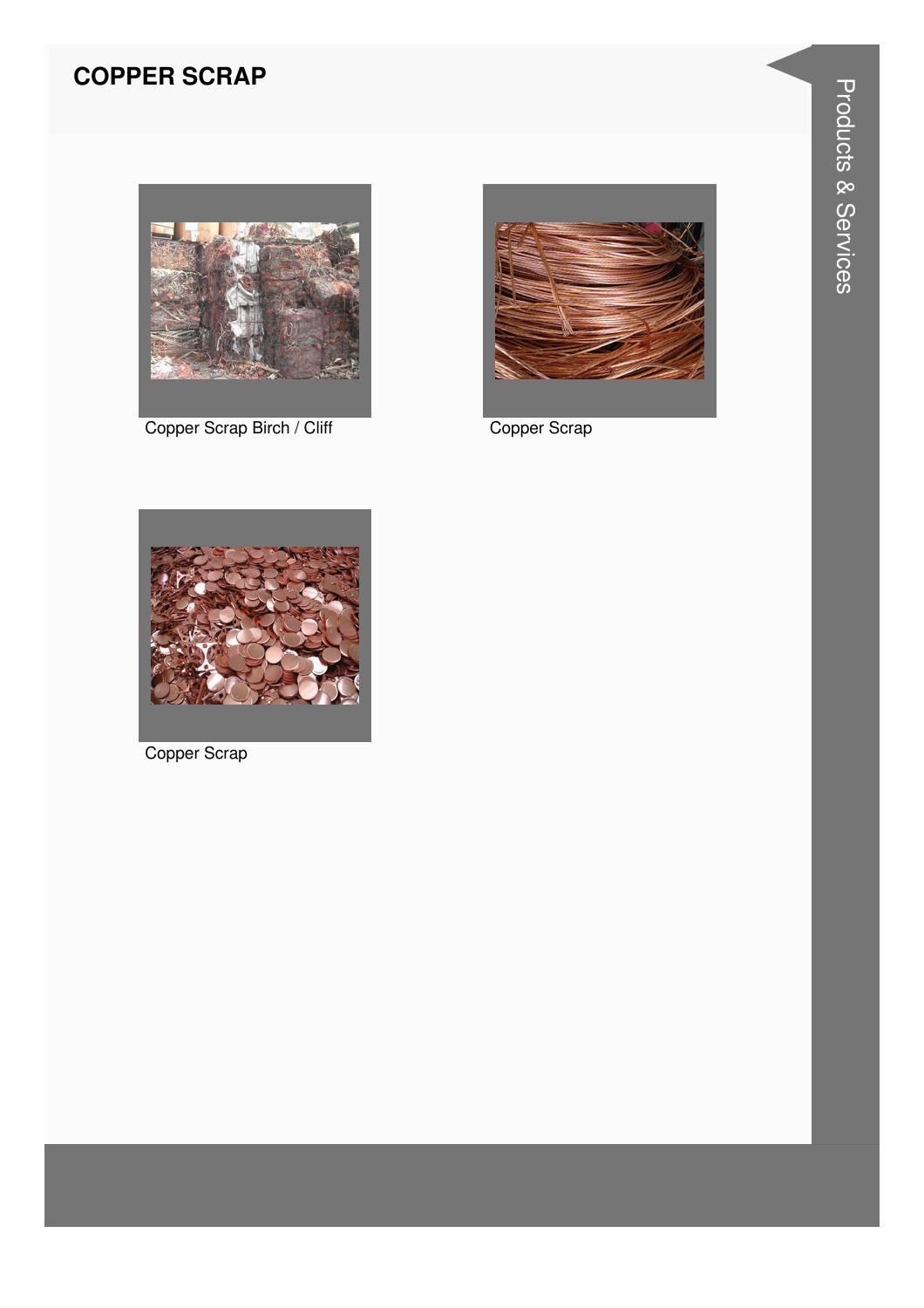# Factsheet

Year of Establishment : 2003

Nature of Business **in American State State International State International State International State International State International State International State International State International State International Stat**